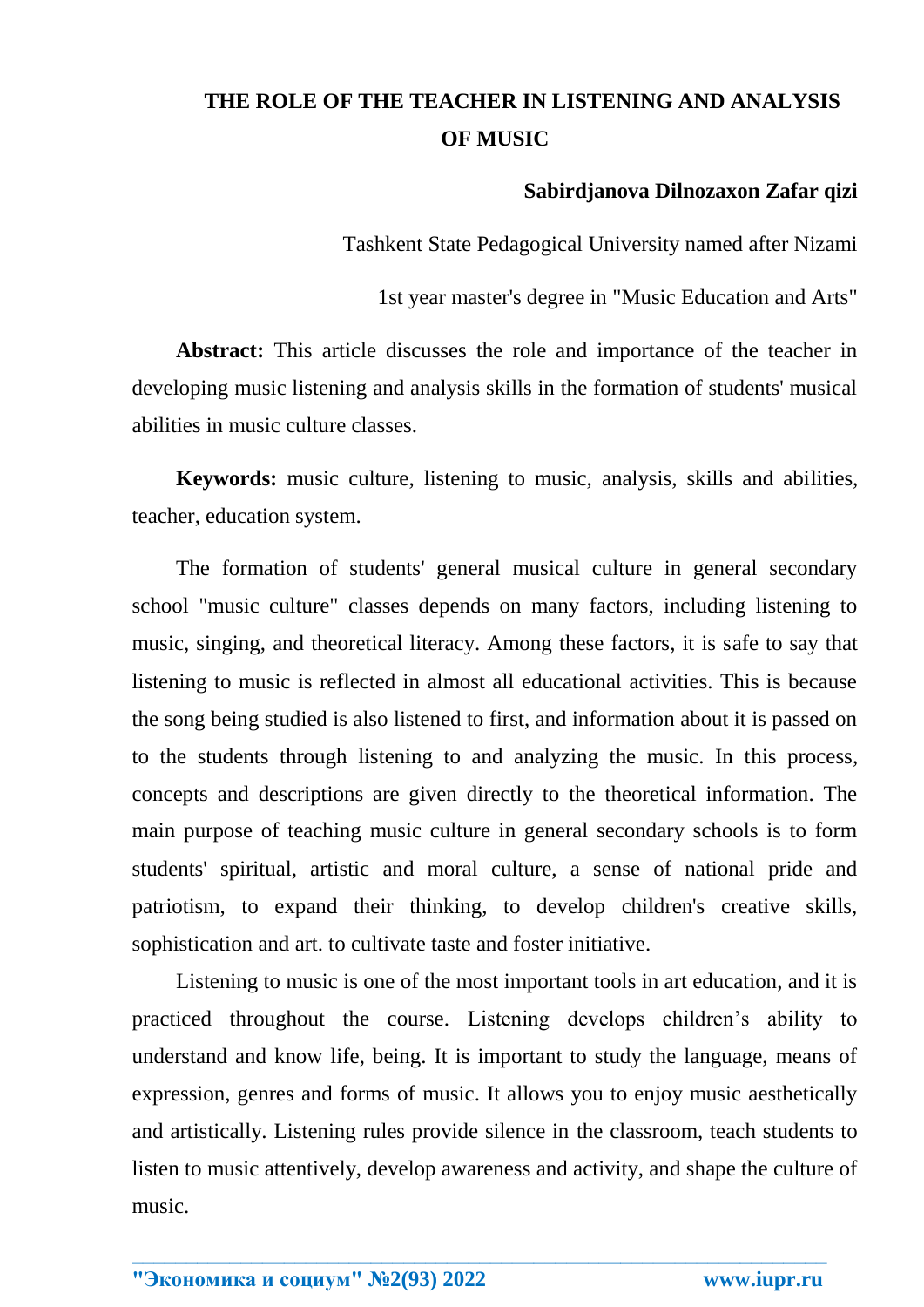During the lessons, students are told that each piece of music has a certain reality, emotion and content in a way that suits their worldview. In this way, children develop musical impressions and listening skills. Listening throughout the lesson helps the student to understand and comprehend the work, to have a certain knowledge of the musical features of the work (genre, structure, means of expression, performance) and the artistic content. . It is recommended to use the "Ingenuity" exercise to increase the activity of students and develop their listening skills. In this case, the melodies of the previous lessons are placed under the speakers (cells, images). The children select any speaker and say the name and author of the melody they are playing. Assignments like these teach students to concentrate quickly and strengthen their memory.

The structure of the music to be listened to, in terms of artistic and ideological content, should be appropriate to the age and curriculum of the students, the duration of the performance should not exceed 1-1.5 minutes. It is important that the work is relevant to the topic of the lesson.

Excerpts (marsh-songs) from listening to the works will improve and strengthen the knowledge and skills of singing, clapping and playing musical instruments, rhythmic accompaniment and musical movements. Students in grades 5-7 will be able to think independently, develop mentally and physically, and develop musical and aesthetic tastes. That's why children of this age listen to modern music and its prominent representatives. Grade 7 students are encouraged to concentrate, comprehend and comprehend music, and to distinguish between instruments and musical genres. *During the listening, students should be given the following tasks:*

- *1. Find the character of the tune.*
- *2. On which instrument is the melody performed?*
- *3. Does the melody have similarities with Uzbek national melodies?*
- *4. In what ways does this work differ from the tunes you have heard before?*
- *5. What colors or images did you imagine while listening to the work?*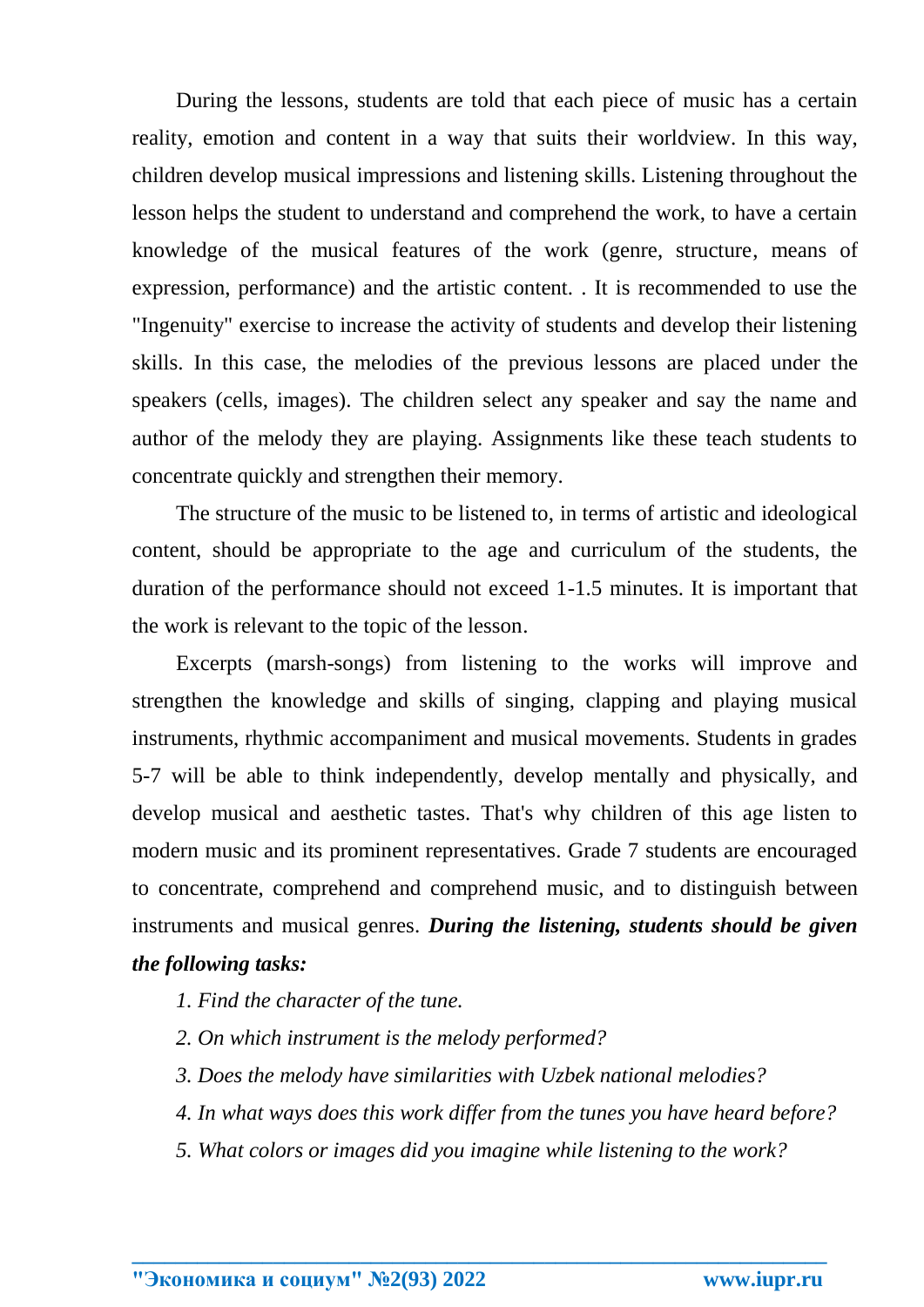Assignments like these help students develop artistic creativity and listening skills. Singing as a group is one of the most popular activities for students in music culture classes. It is one of the most popular music genres. It plays an important role in cultivating students' musical tastes and aesthetics. Performing words and music as a group brings students together.

In order not to strain the students' voices when singing as a group, it is recommended to do sound adjustment exercises in all classes before singing in order to increase and develop the sound qualities (timbre, range). It is a good idea to do these exercises between the prima, tercia, and quintet, raising students' voices from 0.5 tones to the second octave. For elementary school, a game of clapping and tuning is a good idea. Sound tuning exercises made from our national tones are also of great benefit. Doing the exercises in groups teaches students to work together and collaborate.

The musical knowledge and concepts imparted to students from the first grade in general secondary schools serve as a solid foundation for their further aesthetic development. Therefore, every music teacher should keep in mind that not every music lesson should consist of singing, music literacy, or listening to music. they must be able to imagine and comprehend consciously. Only if the student has these skills will he be able to comment on the piece of music he has listened to and sung, and to express his attitude to it.

Along with the necessary knowledge, skills and abilities to understand music, to feel and enjoy its educational, ideological and artistic content, the teacher has the ability to organize activities for teaching and listening to music. 'p depends. In order to understand music by performing it, it is important to get students interested in the lesson first. The main criteria for the repertoire of works selected for listening and singing are the age, interest, level of knowledge and musical preparation of students, the diversity of the subject, the ideological and artistic quality and pedagogical value. In this case, it is necessary to choose beautiful and lively, elegant,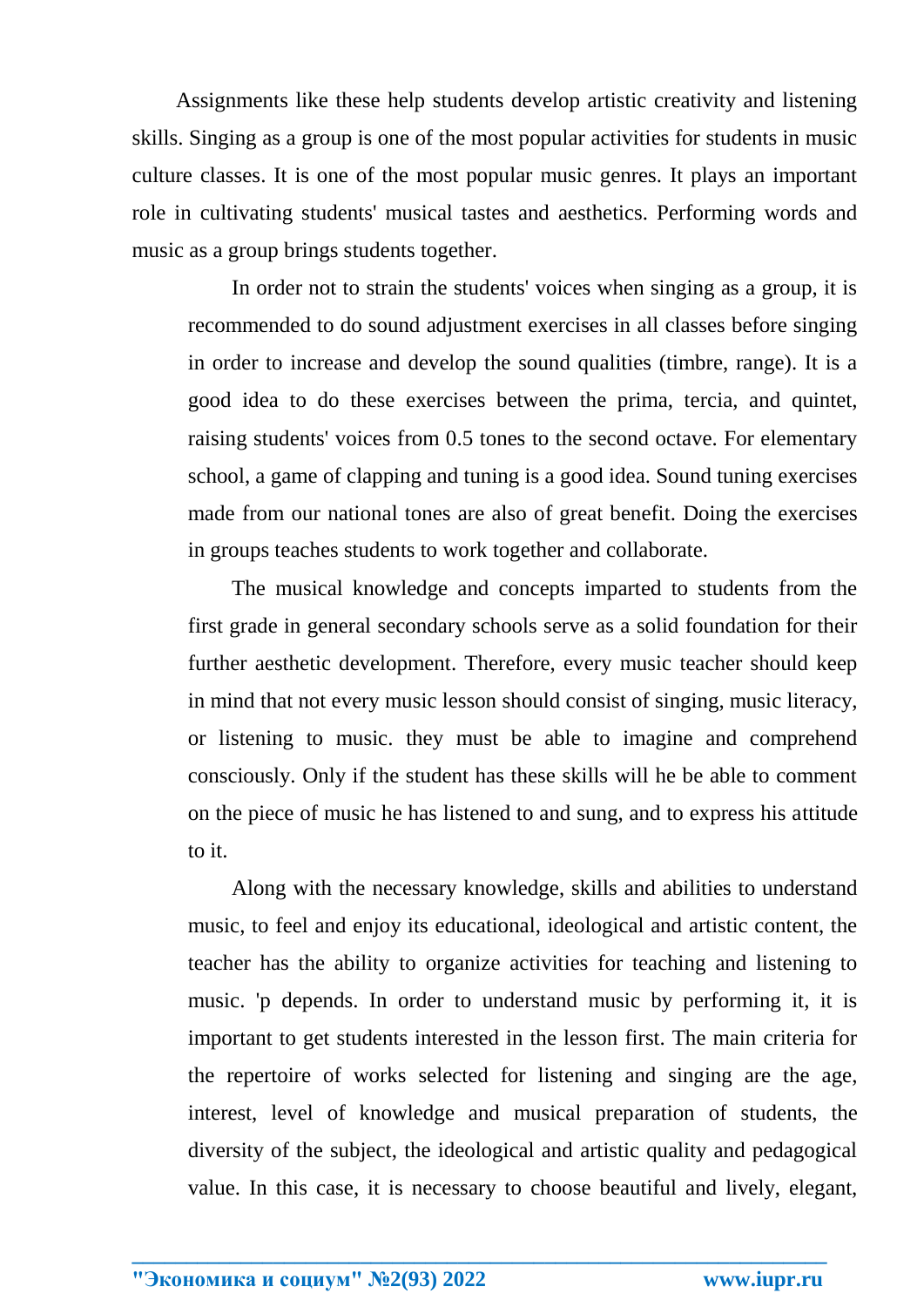cheerful, cheerful works, especially in the form and content, reflecting the high ideas and images of life, in accordance with the age and cognitive abilities of students. Only such works can arouse students' active interest in music and music lessons.

The study of the experience, observations and conclusions of teachers working in the field of music education, pedagogical scholars who have conducted research on music theory and methodology, shows that the methodical organization of "music culture" lessons in general secondary schools from the first grade. The structure, artistic and ideological content of the listened works and their adaptation to the age characteristics of children and their effective performance are important in achieving quality and effectiveness. Accordingly, it is advisable to divide the process of listening to music into the following stages:

- *1. Teacher's introduction to the piece of music selected for listening. (In this case, the teacher gives students an initial understanding of the piece of music, information about the name of the subject (subject), content, genre, structure, authors, the history of the work.)*
- *2. The work is performed by the teacher or by technical means.*
- *3. The listened work is analyzed from the musical-theoretical and ideologicaleducational point of view through discussion, debate, questions and answers.*
- *4. It is determined by asking students short questions to find out their impressions, concepts and understanding of music.*
- 5. *Listening to the musical work in its entirety and making a final conclusion about the students' general impressions of the work*.

To organize, plan and follow the lessons of these stages, to listen to musical works of different character, which are thematically relevant to the worldview of students, and the creators of these works - the people, the composer. It is safe to say that getting acquainted with the life and work of composers is the best way to achieve this goal.

## **REFERENCES:**